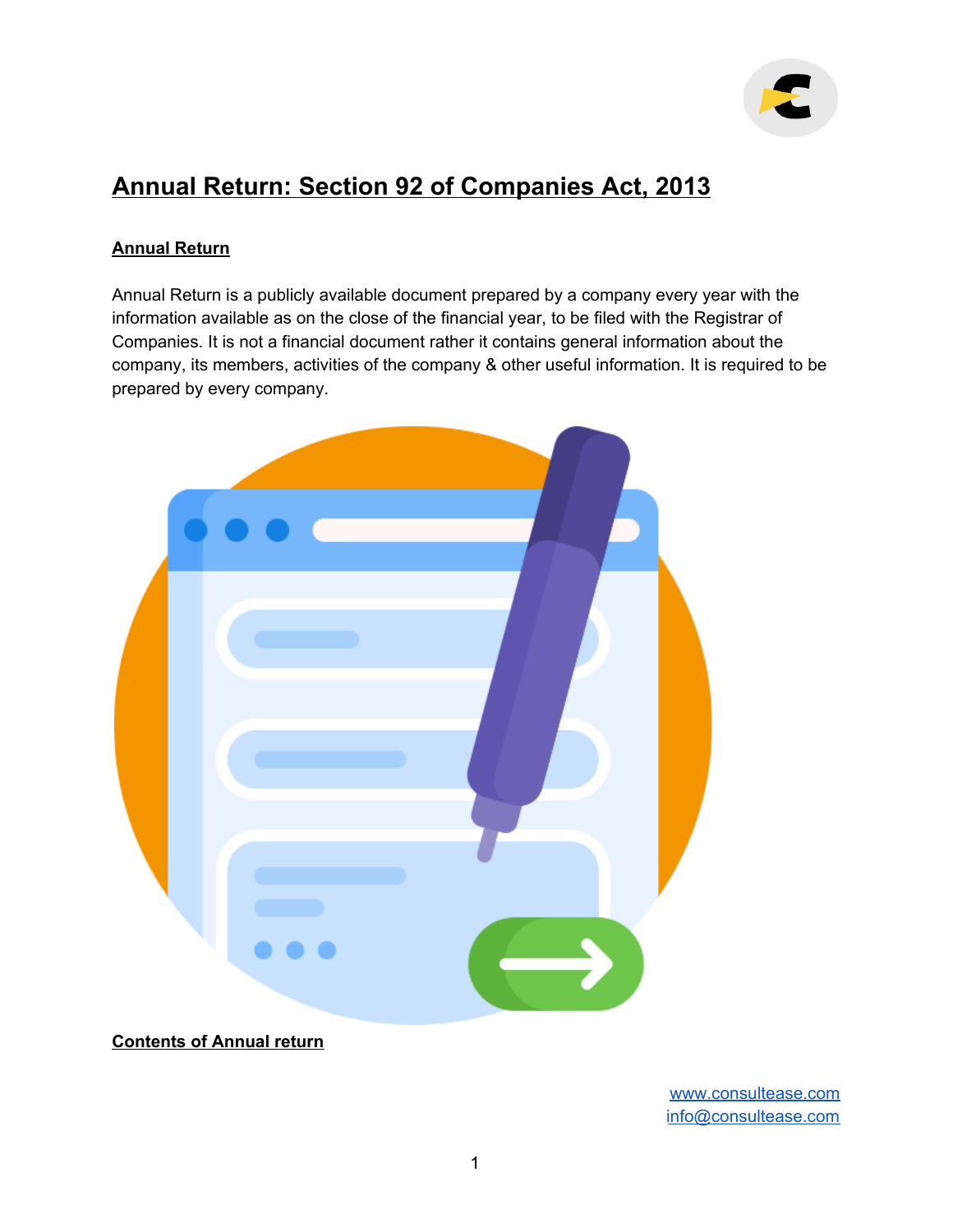

The annual return of a company shall contain the following details:

- 1. Details of its Registered office.
- 2. Principal Business activities.
- 3. Details of holding, subsidiary and associate companies.
- 4. Details of members, debenture holders and other security holders & their shareholding pattern.
- 5. Particulars of promoters, directors and Key Managerial Personnels(KMPs).
- 6. Its Indebtedness.
- 7. Details of Board Meetings & committee meetings and their attendance particulars.
- 8. Details of meeting of members or class thereof along with attendance particulars.
- 9. Particulars of remuneration of directors & KMPs.
- 10. Details of any penalty or punishment imposed on the company, its directors & officers.
- 11. Details of compounding or appeals.
- 12. Details of shares held by or on behalf of Foreign Institutional Investors (FIIs).
- 13. Such other particulars as maybe prescribed.

### **Format of Annual Return**

The format of Annual return is e-Form MGT-7. This form is available for download on the MCA website. Annual return is required to be filed by the company to the Registrar within 60 days from the date of the AGM or within 60 days from the date on which it should have been held.

### **Signing of Annual Return**

Annual Return shall be signed by a director and the Company Secretary of the Company or in case of absence of the Company Secretary by a Company Secretary in Practice.

*Provided that in the case of a small company or an OPC not having a company secretary, the annual return shall be signed by the director of the company.*

### **Certificate of Correctness**

Every listed company and public companies having paid-up share capital of 10 crore rupees or more or turnover of 50 crore rupees or more are required to take certification from a Practicing Company Secretary regarding the correctness of the facts stated in the Annual return in Form MGT-8.

## **Extracts of Annual Return**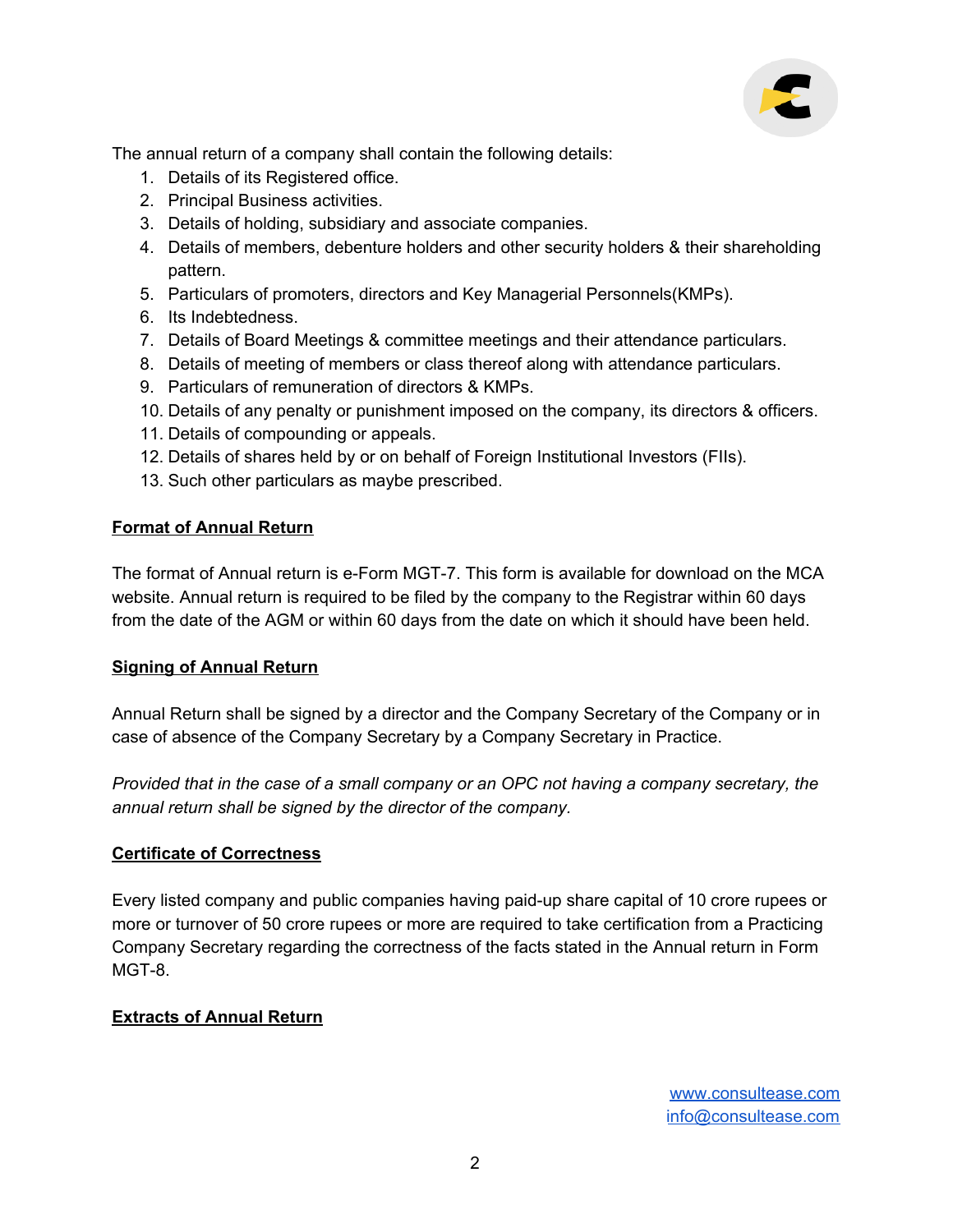

The extracts of the Annual Return shall form the part of the Board's Report. The format of extracts of Annual Return is Form MGT-9.

#### **Penalty for Non-Filing**

Where a company fails to file annual return before the due date it shall be liable to a penalty which shall not be less than fifty thousand rupees but which may extend to five lakh rupees and every officer of the company who is in default shall be punishable with imprisonment which may extend to six months or with fine which shall not be less than fifty thousand rupees but which extend to five lakh rupees or both.

### **Text of Section 92 of Companies Act, 2013**

(1) Every company shall prepare a return (hereinafter referred to as the annual return) in the prescribed form containing the particulars as they stood on the close of the financial year regarding—

(a) its registered office, principal business activities, particulars of its holding, subsidiary and associate companies;

(b) its shares, debentures and other securities and shareholding pattern;

(c) its indebtedness;

(d) its members and debenture-holders along with changes therein since the close of the previous financial year;

(e) its promoters, directors, key managerial personnel along with changes therein since the close of the previous financial year;

(f) meetings of members or a class thereof, Board and its various committees along with attendance details;

(g) remuneration of directors and key managerial personnel;

(h) penalty or punishment imposed on the company, its directors or officers and details of compounding of offences and appeals made against such penalty or punishment;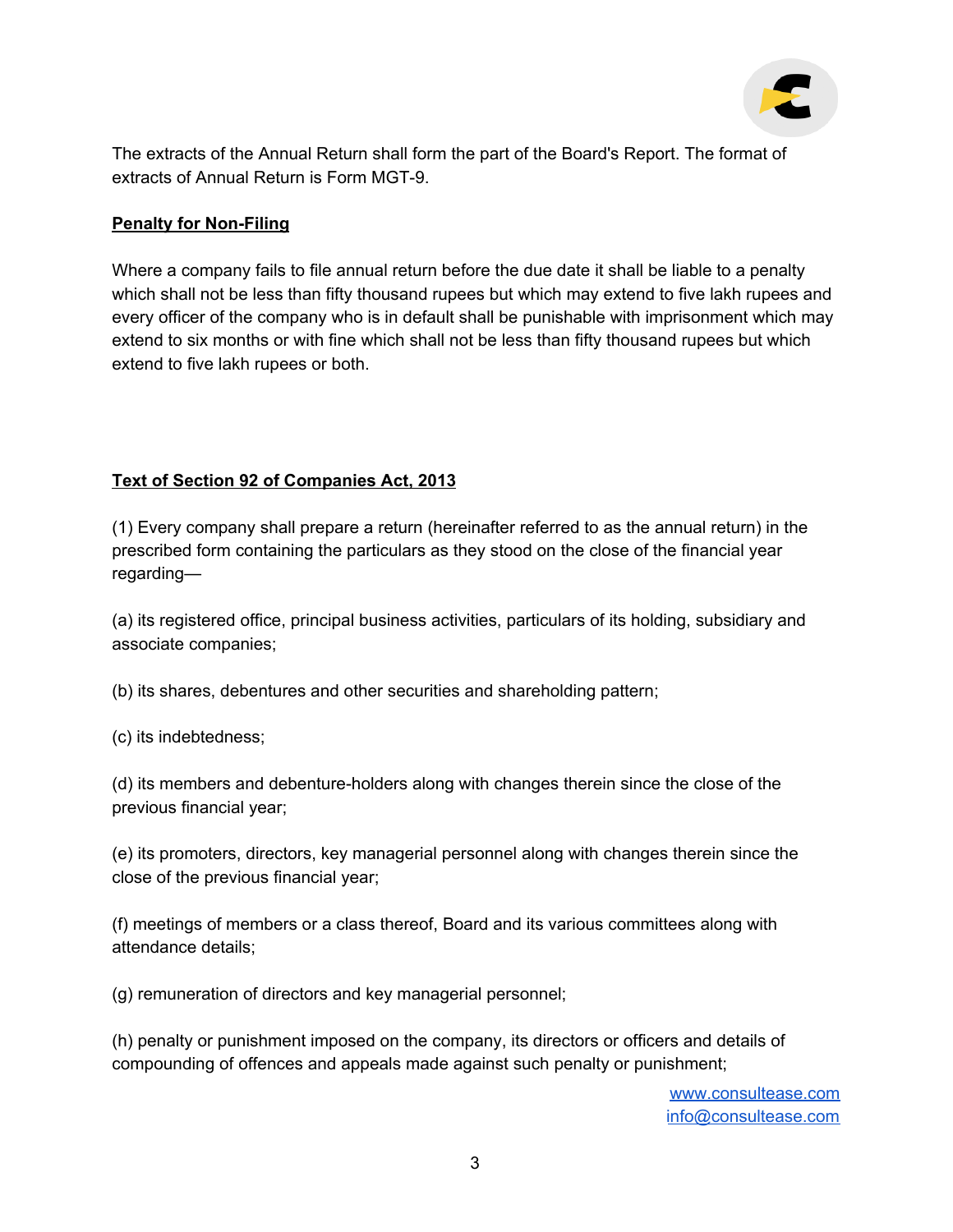

(i) matters relating to certification of compliances, disclosures as may be prescribed;

(j) details, as may be prescribed, in respect of shares held by or on behalf of the Foreign Institutional Investors indicating their names, addresses, countries of incorporation, registration and percentage of shareholding held by them; and

(k) such other matters as may be prescribed, and signed by a director and the company secretary, or where there is no company secretary, by a company secretary in practice:

Provided that in relation to One Person Company and a small company, the annual return shall be signed by the company secretary, or where there is no company secretary, by the director of the company.

(2) The annual return, filed by a listed company or, by a company having such paid-up capital and turnover as may be prescribed, shall be certified by a company secretary in practice in the prescribed form, stating that the annual return discloses the facts correctly and adequately and that the company has complied with all the provisions of this Act.

(3) An extract of the annual return in such form as may be prescribed shall form part of the Board's report.

(4) Every company shall file with the Registrar a copy of the annual return, within sixty days from the date on which the annual general meeting is held or where no annual general meeting is held in any year within sixty days from the date on which the annual general meeting should have been held together with the statement specifying the reasons for not holding the annual general meeting, with such fees or additional fees as may be prescribed, within the time as specified, under section 403.

(5) If a company fails to file its annual return under sub-section (4), before the expiry of the period specified under section 403 with additional fee, the company shall be punishable with fine which shall not be less than fifty thousand rupees but which may extend to five lakhs rupees and every officer of the company who is in default shall be punishable with imprisonment for a term which may extend to six months or with fine which shall not be less than fifty thousand rupees but which may extend to five lakh rupees, or with both.

(6) If a company secretary in practice certifies the annual return otherwise than in conformity with the requirements of this section or the rules made thereunder, he shall be punishable with fine which shall not be less than fifty thousand rupees but which may extend to five lakh rupees.